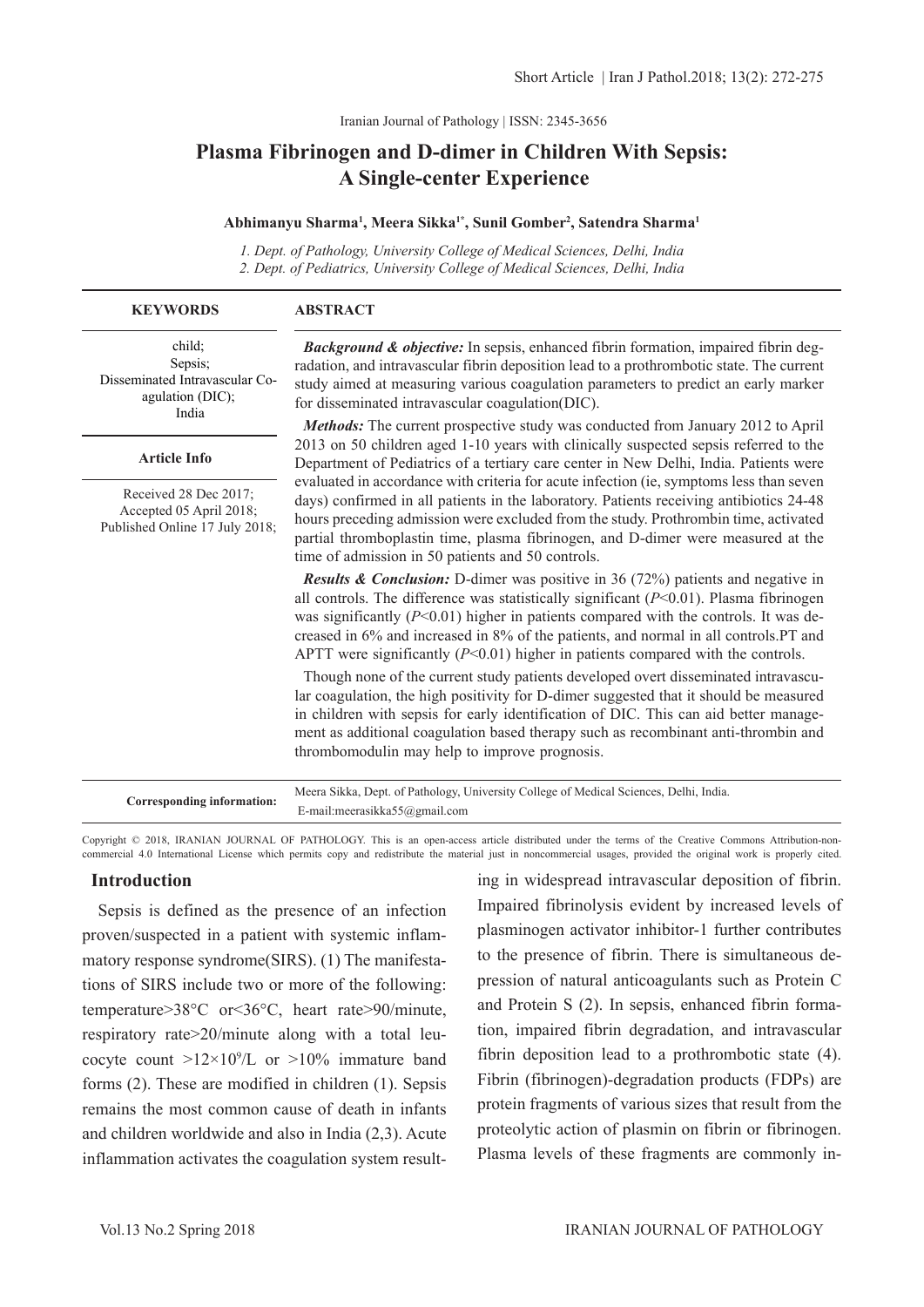creased in association with disseminated intravascular coagulation (DIC) and fibrinogenolysis, disorders in which their presence is of considerable diagnostic significance (5).

D-dimer, formed on cleavage of cross linked fibrin is a specific marker of fibrinolysis.It is identified in the blood of patients with various thrombotic and thrombolytic disorders (6).It is reported that levels of D-dimer increase in patients with sepsis due to fibrinolysis (7).Other causes of increased D-dimer include venous thromboembolism, syncope, heart failure, trauma, and cancer (8).D-dimer is more specific compared to FDP, which is more sensitive to detect DIC (9).

While activation of coagulation depletes platelets and coagulation factors contributing to clinical bleeding, formation of micro-thrombi causes organ dysfunction (10). DIC remains an independent predictor of organ failure and death in patients with sepsis (11).

# **Materials and Methods Subjects**

 A prospective pilot study was conducted from January 2012 to April 2013 on 50 children aged 1-10 years with clinically suspected acute infection and manifestations of SIRS referred to the Department of Pediatrics of a tertiary care center in New Delhi, India. Patients were evaluated in accordance with criteria for acute infection (ie, symptoms for less than seven days) confirmed in all patients in the laboratory. Patients receiving antibiotics 24-48 hours preceding the admission were excluded from the study. Only 10 patients had a confirmed infection based on blood/cerebrospinal fluid/ pleural fluid culture. Ten patients had radiological evidence of infection (chest X-ray showed features of pneumonia) and in 30 patients infection was diagnosed by elevated proteins(100-500mg/dL) and reduced glucose (<50mg/dL) based on biochemical examination of CSF. Fifty age matched, healthy controls without any clinical evidence of infection were also studied prospectively. Informed consent was taken from the parents/guardians of all children. The study protocol was approved by the Institutional Ethics Committee for human research.

# **Materials and Methods**

 Prothrombin time (PT) (Dade Behring Thromborel S), activated partial thromboplastin time (APTT) (Dade Behring Actin FS), plasma fibrinogen (Siemens based on Clauss technique), and D-dimer (Bioscientifica SA, semi-quantitative latex agglutination method) were measured at the time of admission in all patients and controls. All children were followed up for recovery/ DIC/ death for seven days.

### **Statistical analysis**

Unpaired t-test was used to compare blood parameters between the cases and controls.Level of significance was 0.05.

### **Results & Discussion**

The age of the patients (range 1-10 years, mean  $\pm$ standard deviation (SD) 6.4±2.7) and controls (range 1-10 years, mean  $\pm$ SD 6.4 $\pm$ 2.7) was not significantly different. Each group comprised of 32 (64%) males and 18 (36%) females. Of the 10 cases positive based on culture (nine on blood culture, one on culture of pleural fluid), *Staphylococcus aureus* and *Klebsiella pneumoniae* were identified in six and four patients, respectively.

PT and APTT were significantly  $(P \le 0.01)$  higher in patients compared with controls. Prolonged PT and APTT were observed in 9 (18%) and 24 (48%) patients, respectively. PT and APTT were normal in all the controls.

Plasma fibrinogen was significantly (*P*<0.01) higher in patients compared with controls (mean  $\pm$  SD of 317.4 ±79.5 mg/dL) (reference range: 150-400 mg/ dL). The difference was statistically significant. Plasma fibrinogen increased in eight (16%) and decreased in three $(6\%)$  patients; and was normal in all controls.

D-dimer was positive in 36 (72%) patients and negative in all controls. The difference was statistically significant (*P*<0.01).None of the patients had clinical manifestations of DIC such as petechial haemorrhages, purpura or bleeding from any sites.

On follow up for 7 days, five patients died and one had persistent organ dysfunction. The mortality in the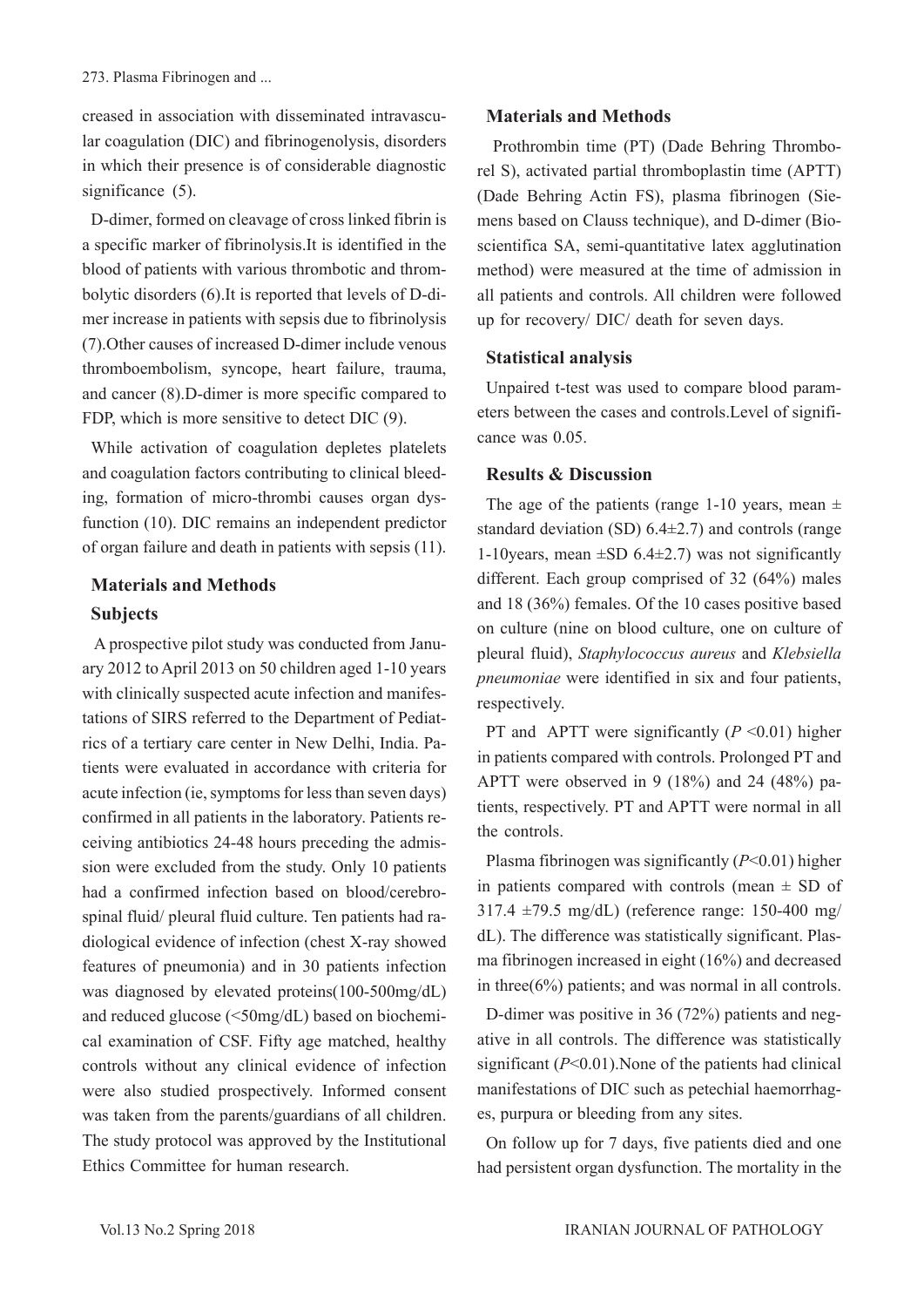current study was 10%. Three (60%) out of five dead patients had an elevated fibrinogen. D-dimer was positive in all 5 (100%) expired patients.

Sepsis is the systemic inflammatory response to infection. The reported incidence of sepsis in India is 11-24.5/1000 live births (3). Worldwide, it remains the most common cause of death in infants and children (2). Hemostatic abnormalities including DIC and multiple organ dysfunction syndrome are major causes of mortality in such children (4).

In the current study, plasma fibrinogen and D-dimer were estimated in 50 children with sepsis. Plasma fibrinogen increased in eight (16%) and decreased in three(6%) patients. Increase in the level of fibrinogen in patients with sepsis has been observed by other authors (7,12). Fibrinogen is an acute phase reactant and may be elevated in the early stages of sepsis. Kim et al, observed an increased plasma fibrinogen in 43.5% of patients and decreased fibrinogen in 23.5% adult patients with sepsis (13). Lower fibrinogen levels have also been reported in neonates with sepsis (12, 14).The reduced fibrinogen in patients with acute infection may possibly indicate activation of coagulation leading to its consumption.

D-dimer, a specific marker of fibrinolysis was positive in 36 out of 50 (72%) patients. Elevated levels result from activation of coagulation. Kim et al, observed D-dimer positivity in 100% of patients with sepsis (13). Kinasewitz et al, also reported D-dimer positivity in 99.7% of patients with severe sepsis (15). In a study conducted on 47 patients with sepsis, 18 with severe sepsis and 17 with septic shock, D-dimer was detected in 49% of patients and was significantly higher than that of the controls (16). The positivity increased further in severe sepsis and septic shock. Peker et al., studied global fibrinolytic capacity in 61 newborn infants and found that D-dimer levels were significantly (*P*<0.05) higher in patients compared with the controls (17).Hesselvik et al.,studied 53 patients with severe infection; all of them showed positivity for D-dimer but none had overt DIC (7). The mortality in the current study was 10%,while 72% of patients were positive for D-dimer;none of these patients had clinical manifestations of DIC.The high positivity for D-dimer suggested that it should be measured in children with sepsis for early identification of DIC. This aids better management since additional coagulation based therapy such as recombinant anti-thrombin and thrombomodulin may help to improve prognosis.

### **Limitations**

Patients were followed up for seven days only, hence data beyond this period was not available.

# **Informed consent**

Written informed consent was obtained from the parents/guardians of the patients included in the study.

# **Conflict of interests**

The authors declared no conflict of interest.

# **References**

- 1. Wynn J, Cornell TT, Wong HR, Shanley TP, Wheeler DS. The Host Response to Sepsis and Developmental Impact. Pediatrics. 2010;125(5):1031-41. [https://doi.](http://pediatrics.aappublications.org/content/125/5/1031?sso=1&sso_redirect_count=1&nfstatus=401&nftoken=00000000-0000-0000-0000-000000000000&nfstatusdescription=ERROR%3a+No+local+token) [org/10.1542/peds.2009-3301](http://pediatrics.aappublications.org/content/125/5/1031?sso=1&sso_redirect_count=1&nfstatus=401&nftoken=00000000-0000-0000-0000-000000000000&nfstatusdescription=ERROR%3a+No+local+token) PMID[:20421258](https://www.ncbi.nlm.nih.gov/pubmed/20421258) PMCID:PMC2894560
- 2. Short MA. Linking the sepsis triad of inflammation, coagulation and suppressed fibrinolysis to infants. Adv Neonatal Care. 2004;4(5):258- 73. PMID:[15517521](https://www.ncbi.nlm.nih.gov/pubmed/15517521)
- 3. Mumbai Mirror Bureau. Sepsis kills more than cancer, AIDS put together: study. Mumbai mirror 2012 Sep 12. City (col. 2)
- 4. Semeraro N, Ammollo CT, Semeraro F, Colucci M. Sepsis, thrombosis and organ dysfunction. Thromb Res. 2012;129(3):290-5. [https://doi.org/10.1016/j.thromres.2011.10.013](https://www.thrombosisresearch.com/article/S0049-3848(11)00553-6/fulltext)  PMID:[22061311](https://www.ncbi.nlm.nih.gov/pubmed/22061311)
- 5. Rodgers GM, Lehman CM. Diagnostic Approach to the Bleeding Disorders. In: Wintrobe's Clinical Hematology. 13nd ed. Philadelphia: Lippincott Williams and Wilkins;2013. p.2419-50
- 6. Moresco RN, Vargas LC, Voegeli CF, Santos RC. D-dimer and its relationship to fibrinogen/fibrin degradation products (FDPs) in disorders associated with activation of co-